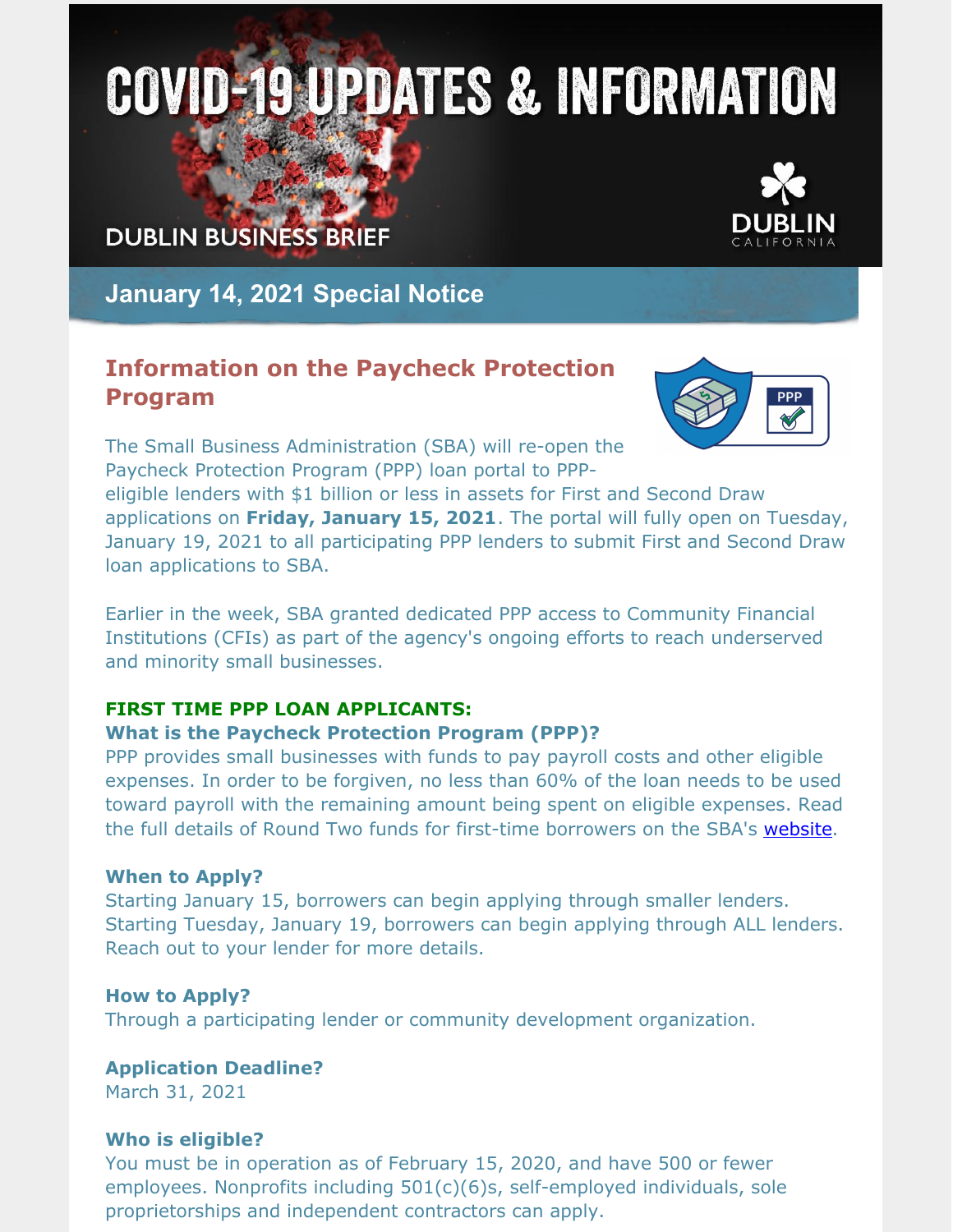#### **SECOND DRAW PPP LOAN APPLICANTS:**

The second draw of the PPP is for borrowers that previously received the first round of the PPP loan and have used or will use the full amount of their initial loan for authorized purchases on or before the expected date of disbursement of the second draw. Like the first loan, no less than 60% of the loan needs to be used toward payroll with the remaining amount being spent on eligible expenses. For full details on the second draw, visit the SBA [website](https://www.sba.gov/funding-programs/loans/coronavirus-relief-options/paycheck-protection-program).

#### **How to Apply?**

Through a participating lender or community development organization.

#### **When to Apply?**

Starting January 15, borrowers can begin applying through smaller lenders. Starting Tuesday, January 19, borrowers can begin applying through ALL lenders. Reach out to your lender for more details.

#### **Application Deadline?**

March 31, 2021

#### **Who is eligible?**

Those who received a first PPP loan, who have not permanently closed may be eligible if the organization has:

- Previously received a First Draw PPP Loan and will or has used the full amount only for authorized uses;
- Has no more than 300 employees; and
- Can demonstrate at least a 25% reduction in gross receipts between comparable quarters in 2019 and 2020.

#### **Maximum Loan Amount?**

For most borrowers, the maximum loan amount of a Second Draw PPP Loan is 2.5x average monthly 2019 or 2020 payroll costs up to \$2 million. For borrowers in the Accommodation and Food Services sector, the maximum loan amount for a Second Draw PPP Loan is 3.5x average monthly 2019 or 2020 payroll costs up to \$2 million.

Read more about the PPP re-opening in this press [release](https://www.sba.gov/article/2021/jan/13/sba-re-opening-paycheck-protection-program-small-lenders-friday-january-15-all-lenders-tuesday) from the SBA.

For more information about the PPP, including application forms, please visit the SBA's [website](https://www.sba.gov/funding-programs/loans/coronavirus-relief-options/paycheck-protection-program).

## **California Relief Grant for Small Business**

Round One of the COVID Relief Grant closed on January 13. The application period for the second (and final) round has not yet been announced.



**CALIFORNIA REPUBLIC** 

Applicants who submitted an application (including all required documentation) in the first round do not need to reapply. If you qualified